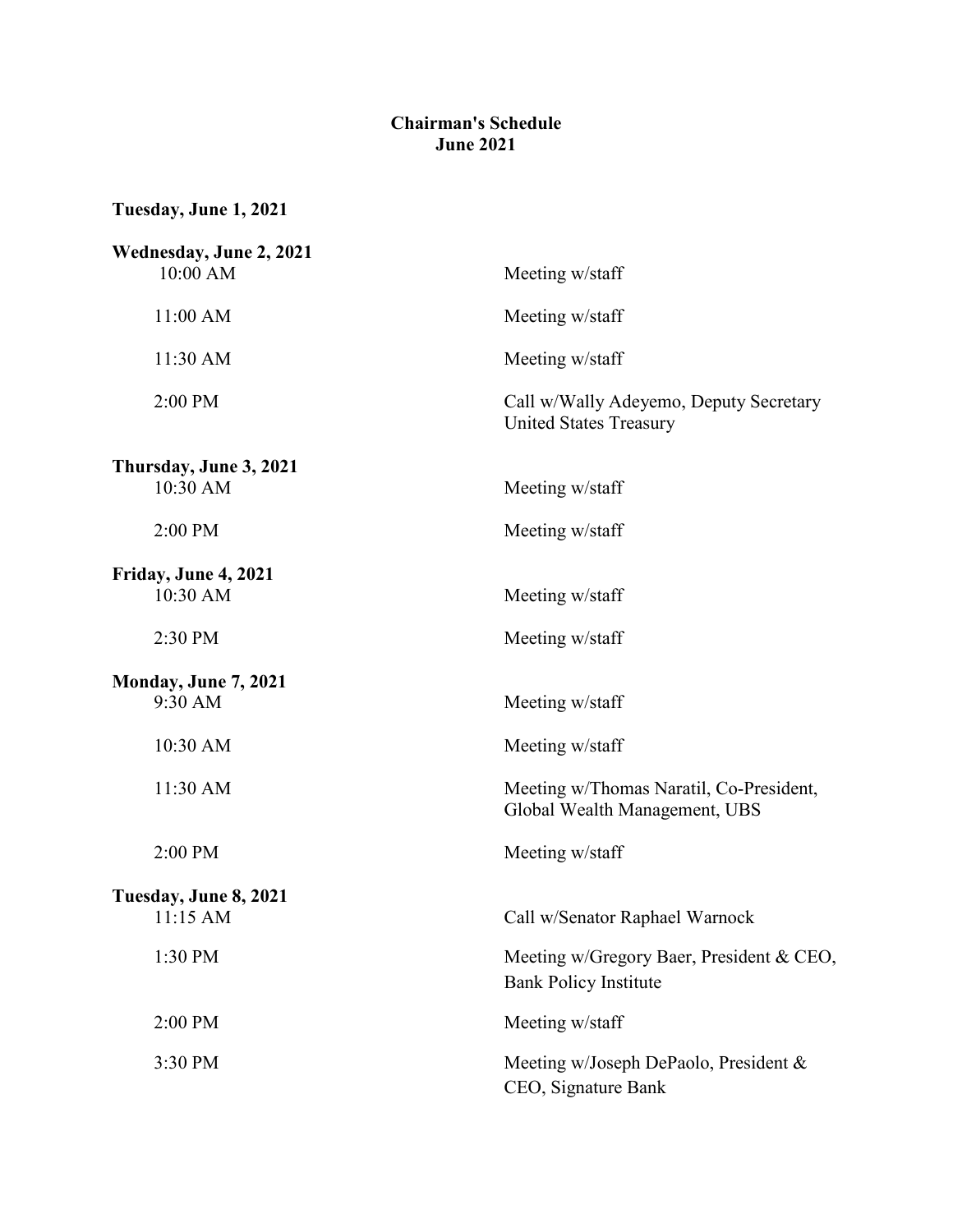| Wednesday, June 9, 2021                 |                                                                                                               |
|-----------------------------------------|---------------------------------------------------------------------------------------------------------------|
| 12:15 PM                                | Meeting w/Senator Cynthia Lummis                                                                              |
| 2:00 PM                                 | Meeting w/staff                                                                                               |
| 3:30 PM                                 | Meeting w/staff                                                                                               |
| Thursday, June 10, 202<br>9:00 AM       | Meeting w/European Banking Federation                                                                         |
| 11:00 AM                                | Call w/Dino Falaschetti, Director, Office of<br><b>Financial Research</b>                                     |
| 12:00 PM                                | Meeting w/Margaret Tahyar, Partner, and<br>Randall Guynn, Partner, Davis Polk &<br>Wardwell LLP               |
| 2:30 PM                                 | Meeting w/staff                                                                                               |
| 3:30 PM                                 | Call w/Michael Hsu, Acting Comptroller of<br>the Currency, Office of the Comptroller of<br>the Currency (OCC) |
| 5:30 PM                                 | Meeting w/staff                                                                                               |
| <b>Friday, June 11, 2021</b><br>1:00 PM | Meeting w/staff                                                                                               |
| 2:00 PM                                 | <b>Financial Stability Oversight Council</b><br>Meeting                                                       |
| 4:30 PM                                 | Meeting w/staff                                                                                               |
| <b>Monday, June 14, 2021</b><br>9:30 AM | Meeting w/staff                                                                                               |
| 10:30 AM                                | Meeting w/staff                                                                                               |
| 11:30 AM                                | Meeting w/staff                                                                                               |
| 1:30 PM                                 | Meeting w/staff                                                                                               |
| 2:30 PM                                 | Meeting w/staff                                                                                               |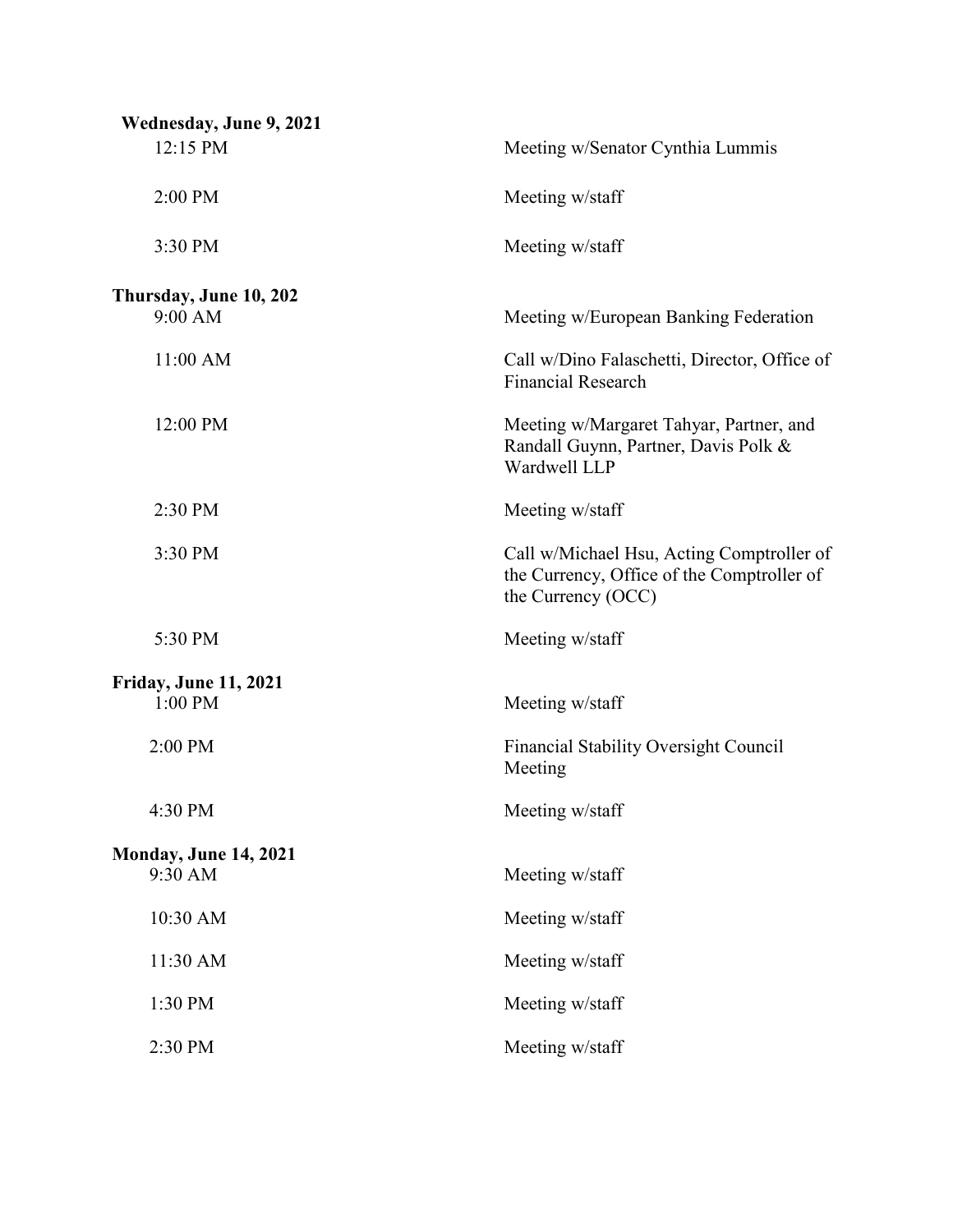| <b>Tuesday, June 15, 2021</b>       |                                                                                             |
|-------------------------------------|---------------------------------------------------------------------------------------------|
| 10:00 AM                            | <b>FDIC Board Meeting</b>                                                                   |
| 11:00 AM                            | Meeting w/Michael Hsu, Acting<br>Comptroller of the Currency, OCC                           |
| 2:45 PM                             | Speaker: Georgetown University Law<br>Center and the Black Economic Alliance<br>Conference  |
| 3:45 PM                             | Speaker: South Dakota Bankers<br>Association, Quad States Convention                        |
| Wednesday, June 16, 2021<br>2:00 PM | Meeting w/staff                                                                             |
| 4:45 PM                             | Meeting w/staff                                                                             |
| Thursday, June 17, 2021             |                                                                                             |
| 8:00 AM                             | <b>Small Business Briefing and Breakfast</b><br>meeting w/Congressman Blaine<br>Luetkemeyer |
| 11:00 AM                            | Meeting w/staff                                                                             |
| $1:15$ PM                           | Interview w/Adam Conover, Executive<br>Producer, Fair Point Productions                     |
| 3:20 PM                             | Meeting w/staff                                                                             |
| 4:00 PM                             | Meeting w/staff                                                                             |
| 5:00 PM                             | Call w/Todd Harper, Chairman, National<br><b>Credit Union Administration</b>                |
| <b>Friday, June 18, 2021</b>        |                                                                                             |
| <b>Monday, June 21, 2021</b>        |                                                                                             |
| 9:30 AM                             | Meeting w/staff                                                                             |
| 10:30 AM                            | Meeting w/staff                                                                             |
| 1:45 PM                             | Meeting w/President Joseph Biden                                                            |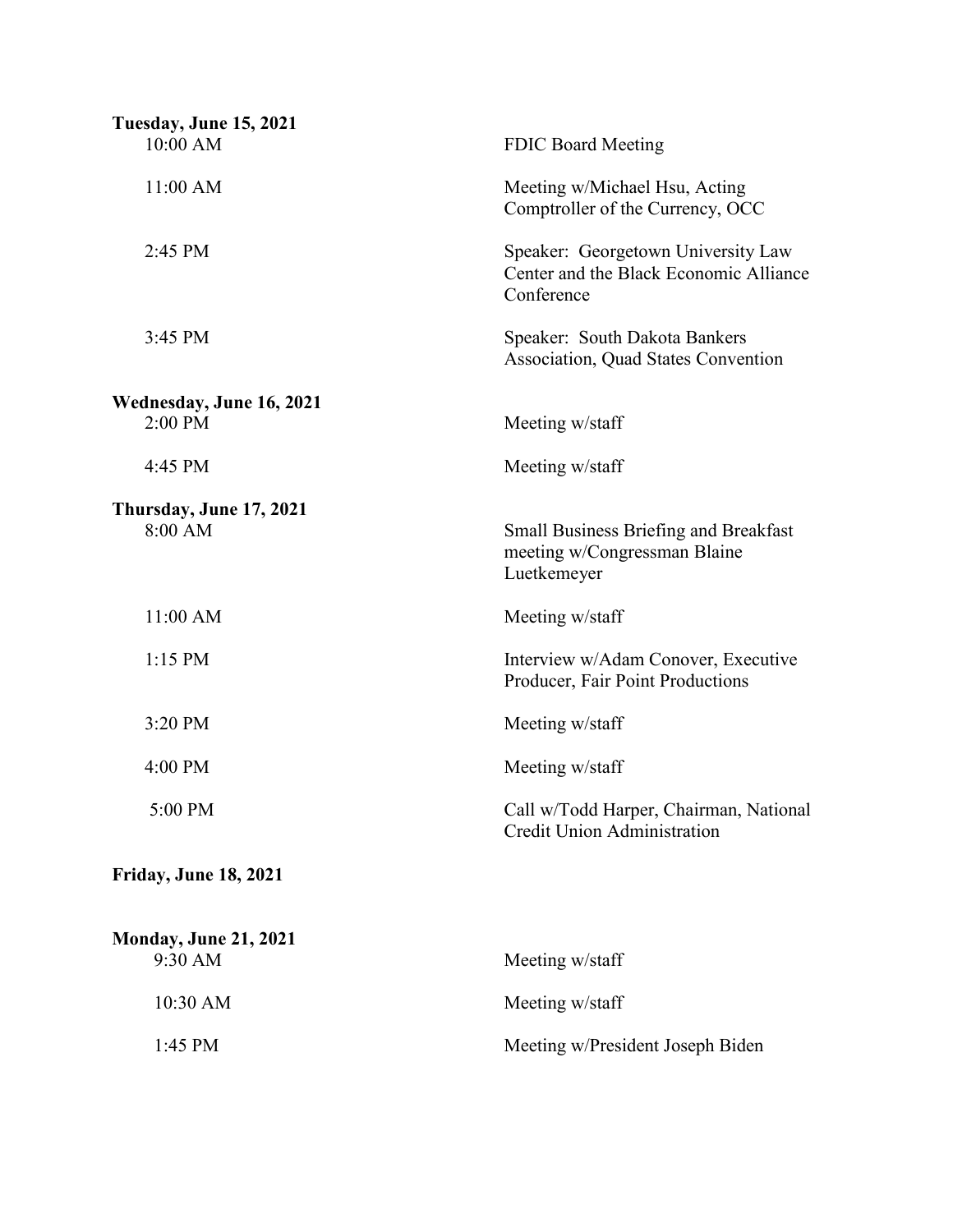| 4:00 PM                                  | <b>Financial Crimes Enforcement Network</b><br><b>Interagency Principals Meeting</b>             |
|------------------------------------------|--------------------------------------------------------------------------------------------------|
| <b>Tuesday, June 22, 2021</b><br>2:00 PM | Meeting w/staff                                                                                  |
| Wednesday, June 23, 2021                 |                                                                                                  |
| Thursday, June 24, 2021<br>10:00 AM      | Meeting w/staff                                                                                  |
| 4:00 PM                                  | Meeting w/staff                                                                                  |
| <b>Friday, June 25, 2021</b><br>9:00 AM  | United States/United Kingdom Principal<br>Level Discussion on Central Counterparty<br>Resolution |
| 11:30 AM                                 | Meeting w/staff                                                                                  |
| 1:00 PM                                  | Call w/Michelle Bowman, Governor,<br><b>Federal Reserve Board</b>                                |
| 2:00 PM                                  | Meeting w/staff                                                                                  |
| 4:00 PM                                  | Meeting w/staff                                                                                  |
| <b>Monday, June 28, 2021</b><br>9:30 AM  | Meeting w/staff                                                                                  |
| 10:30 AM                                 | Meeting w/staff                                                                                  |
| 11:30 AM                                 | Meeting w/staff                                                                                  |
| 12:40 PM                                 | Remarks: Utah Bankers Association Annual<br>Convention                                           |
| 1:10 PM                                  | Meeting w/staff                                                                                  |
| 1:30 PM                                  | Meeting w/staff                                                                                  |
| 3:00 PM                                  | Remarks: Idaho/Nevada Bankers<br><b>Association Annual Convention</b>                            |
| 4:00 PM                                  | Meeting w/staff                                                                                  |